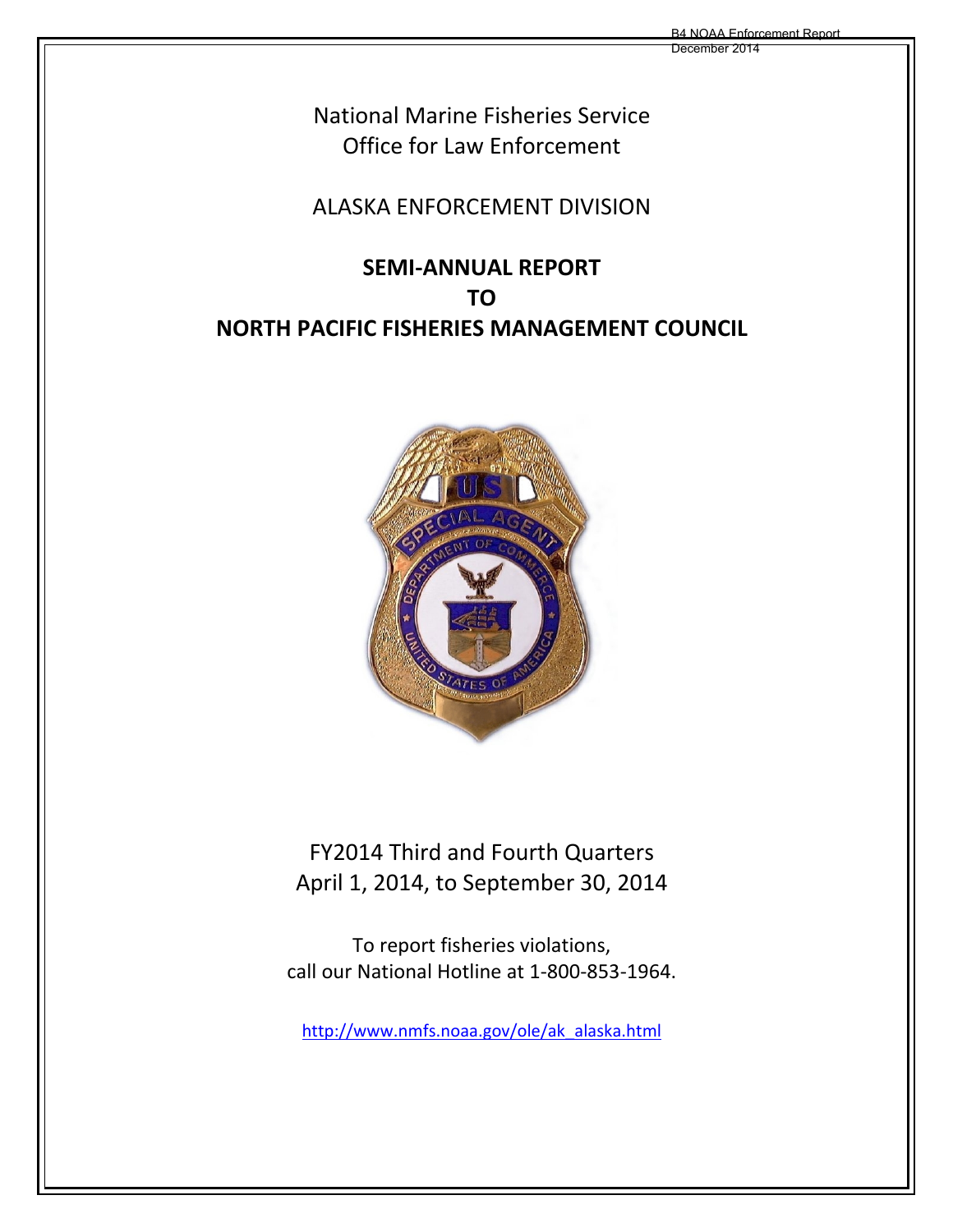#### **I. CASES HIGHLIGHTS**

#### **Endangered Species Act**

AKD received information from the Protected Resource Division and the Observer Program regarding the confirmed take of two short-tailed albatross in the Bering Sea/Aleutian Islands hook-and-line groundfish fishery. *Status - OLE/USFWS investigation ongoing.*

#### **Northern Pacific Halibut Act**

A person was indicted by the Grand Jury for one count of assaulting, resisting, or impeding an officer during a routine investigation under the authority of the Northern Pacific Halibut Act. The person was arrested and remains incarcerated while awaiting trial. *Status - criminal case ongoing*.

# **Magnuson-Stevens Fishery Conservation and Management Act**

An observer requested to be removed from a catcher/processor due to alleged harassment. AKD conducted interviews of the crew with the vessel human resources director present. Vessel management took immediate administrative action against the employee and held mandatory training for all vessel operators and first mates. *Status - OLE investigation forwarded for prosecution.*

# **Magnuson-Stevens Fishery Conservation and Management Act**

An observer alleged that access to food was restricted on a fishing vessel due to religious beliefs of the crew. AKD contacted the vessel operator and discussed approaches to communicate dietary restrictions. AKD also discussed the incident with observer program staff. *Status - closed outreach/compliance assistance.* 

# **Magnuson-Stevens Fishery Conservation and Management Act**

NOAA and American Seafoods Company (ASC) agreed to settle three civil enforcement cases involving flow scale inaccuracy on board three ASC fishing vessels. The cases relate to events that occurred during 2007, 2008, 2011, and 2012. Pursuant to the settlement, ASC agreed to pay a combined civil penalty of \$1.75 million.

# **Marine Mammal Protection Act**

AKD received a report of human interaction with a seal pup. The pup had been subsequently orphaned. The pup was transferred to the Alaska SeaLife Center for rehabilitation and released. *Status - closed Written Warning.* 

# **Whaling Convention Act**

The Alaska Eskimo Whaling Commission reported a native individual who was participating in the spring bowhead whale hunt while openly refusing to register as a hunter. Investigation revealed the individual had taken a similar position in the 1980s. AKD worked with the individual and he is now registered. *Status closed outreach/compliance assistance.* 

# **II. COMMUNITY OUTREACH AND EDUCATION**

AKD attended multiple trade shows and community events including the Great Alaska Airmen Gathering, Anchorage; Alaska State Fair in Palmer and Haines; ComFish, Kodiak; Kenai Peninsula Sportsman Show,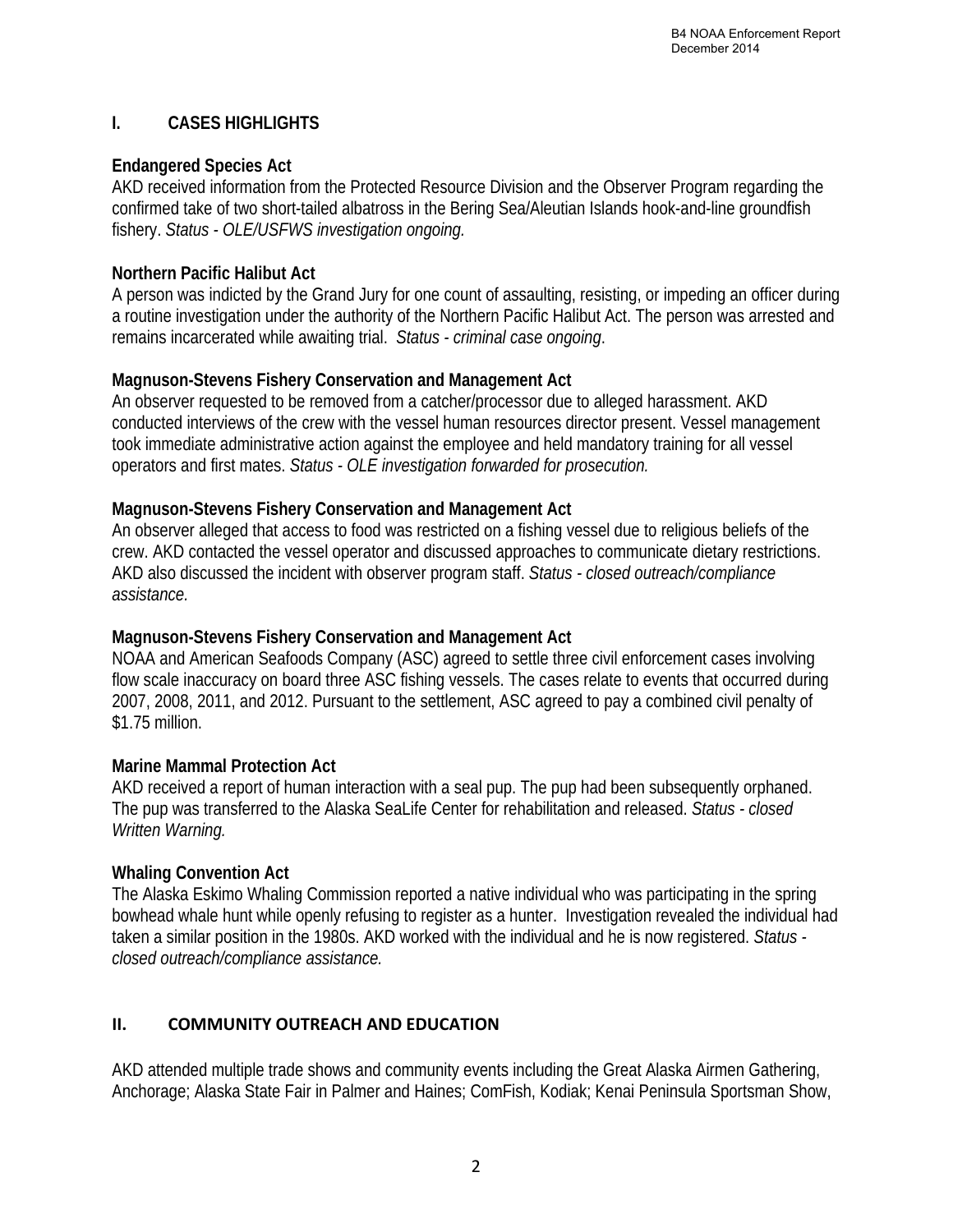Soldotna; Whalefest, Kodiak; Pride Program meeting, Homer; and Youth Game Warden Camp, Soldotna. During the events, OLE reached children, industry, public, and other vendors. Topics included – Fisheries regulation, Marine Mammal Protection, Endangered Species, marine mammal viewing and identification, collection of marine mammal hard parts, participation in the annual beluga whale count, fishing permits, VMS, sea bird avoidance gear, IFQ halibut, charter halibut, and subsistence halibut.

AKD officers coordinated community meetings for charter halibut operators and associations in Pelican, Homer, Soldotna and Valdez. Officers explained regulations with focus on geographic areas and 2014 changes.

An AKD Special Agent traveled to Western Africa to provide investigative training and fisheries enforcement capacity building. Liberian government attendees included representatives from the Liberian Bureau of National Fisheries, Ministry of Justice, Ministry of Agriculture, Coast Guard, Customs, and National Police.

An Enforcement Officer and a Special Agent contributed to USCG training in Kodiak. AKD contributions focused on IFQ, sport, subsistence, and charter halibut regulations for approximately 40 participants.

#### **III. OBSERVER PROGRAM LIAISON ACTIVITIES**

Outreach and Education:

- Distributed outreach letters and posters to vessel owners selected for observer coverage.
- Engaged industry at the Freezer Longline Symposium recordkeeping workshop and flowscale regulatory workshop in Seattle, WA.
- At the request of industry, provided outreach to the Amendment 80 Catcher Processor fleet regarding interactions with observers and support of observer sampling.
- Provided compliance monitoring training to 168 new and returning observers.

Program Development and Publications:

- Attended End Violence Against Women International (EVAWI) annual conference in Seattle, WA.
- Coordinated victim support training by King County Sexual Assault Resource Center.
- Published an article in the Science Center Newsletter highlighting OLE support of the Observer Program.

#### Investigative Assistance:

- Assisted FMA staff and observers to identify and report potential fisheries violations.
- Evaluated more than 600 statements of potential compliance information reported by observers.
- Referred about 125 observer related incidents to agents and officers for investigation.